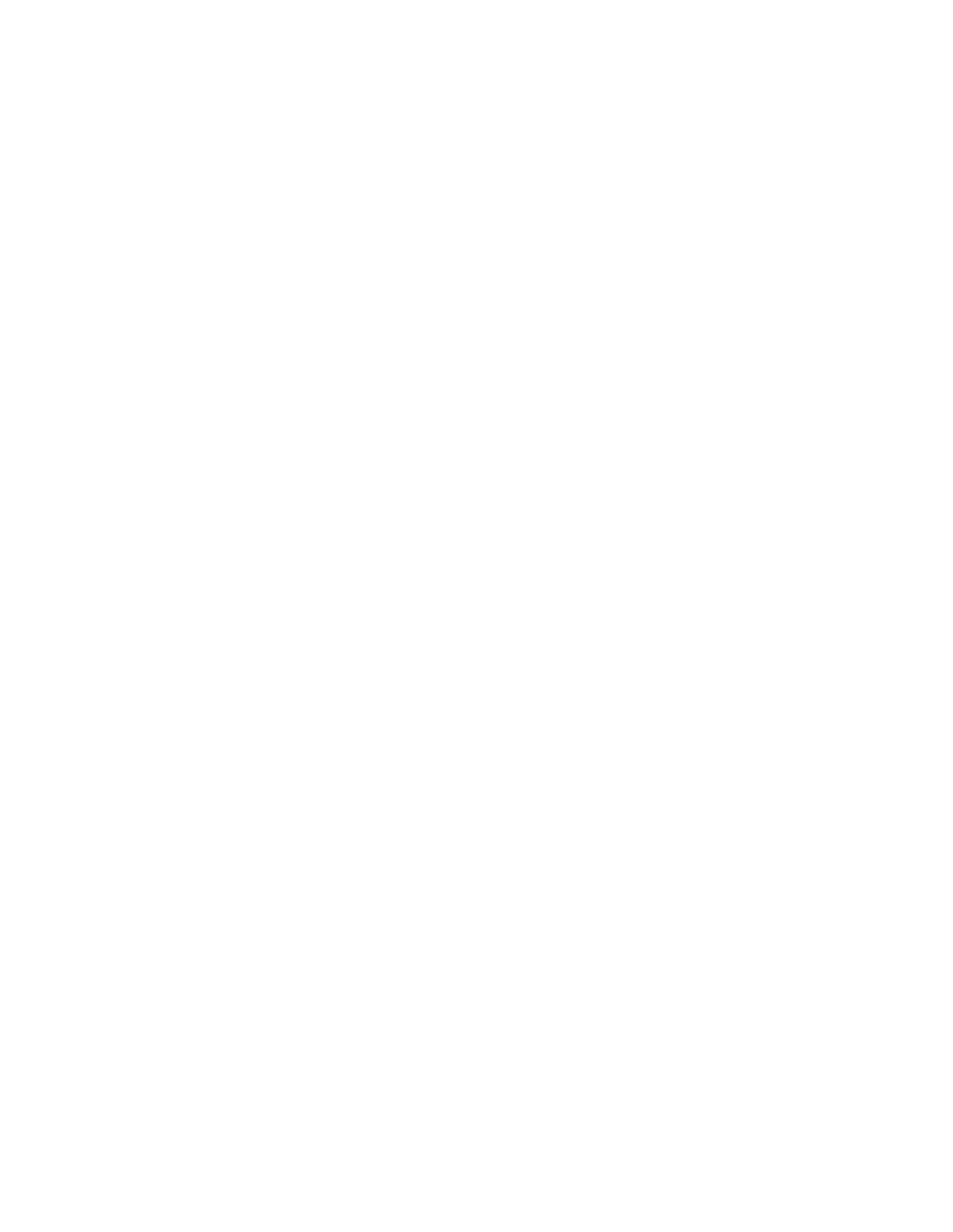AN ACT to amend the Code of West Virginia, 1931, as amended, by adding thereto a new section, designated §11-21-31; and to amend and reenact §11-24-7, all relating to the collection of income taxes generally; excluding compensation of certain temporary nonresident employees from state source income; changing the allocation of multi-state income from a four factor formula to a single sales factor; removing requirement that certain sales of tangible personal property be excluded when allocating sales of tangible personal property 7 to this state; replacing the income-producing activity methodology for allocating sales of services and intangible property to this state with a market-based sourcing methodology; and providing effective dates.

*Be it enacted by the Legislature of West Virginia:*

## **ARTICLE 21. PERSONAL INCOME TAX.**

### **§11-21-31. Mobile employee exclusion from state source income.**

(a) As used in this section:

 (1) "Professional athlete" means an athlete who performs services in a professional athletic event for compensation.

 (2) "Professional entertainer" means a person who performs services in the professional performing arts for compensation on a per-event basis.

 (3) "Public figure" means a person of prominence who performs services at discrete events, such as speeches, public appearances, or similar events, for compensation on a per-event basis.

 (b) Compensation subject to withholding pursuant to §11-21-1 *et seq.* of this code, without regard to any withholding tax exception set forth in §11-21-71a of this code, paid to a nonresident individual is exempt from the tax levied under §11-21-1 *et seq.* of this code if all of the following conditions apply:

 (1) The compensation is paid for employment duties performed by the individual in this state on thirty or fewer days in the calendar year;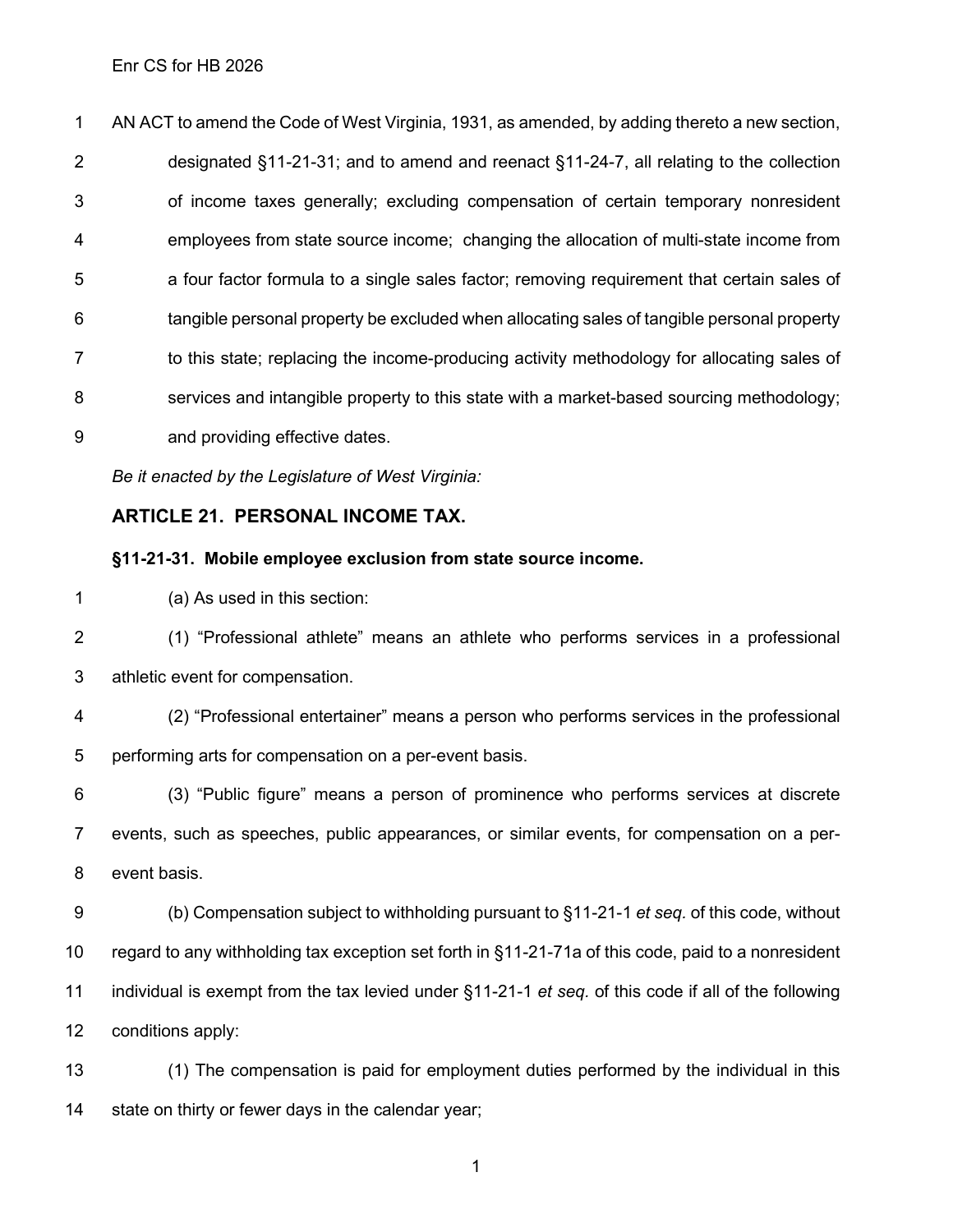(2) The individual performed employment duties in more than one state during the calendar year;

 (3) The compensation is not paid for employment duties performed by the individual in the individual's capacity as a professional athlete, professional entertainer, or public figure; and

- (4) The nonresident individual's state of residence:
- (A) Provides a substantially similar exclusion; or
- (B) Does not impose an individual income tax; or

 (C) The individual's income is exempt from taxation by this state under the United States Constitution or federal statute.

 (c) Except as otherwise provided in this article, an employer is not required to withhold taxes under §11-21-1 *et seq.* from compensation that is paid to an employee described in subsection (b) of this section: *Provided*, That if, during the calendar year, the number of days an employee spends performing employment duties in this state exceeds the thirty-day threshold described in subsection (b) of this section, an employer shall withhold and remit tax to this state for every day in that calendar year, including the first thirty days, on which the employee performs employment duties in this state.

 (d) *Special rule for determining liability* – For purposes of determining compensation paid and subject to withholding under this section:

 (1) If an employer maintains a time and attendance system that tracks where employees perform services on a daily basis, then data from the time and attendance system shall be used. For purposes of this section, time and attendance system means a system:

 (A) In which the employee is required, on a contemporaneous basis, to record the work location for every day worked outside of the State where the employment duties are primarily performed; and

 (B) That is designed to allow the employer to allocate the employee's wages for income tax purposes among all states in which the employee performs services.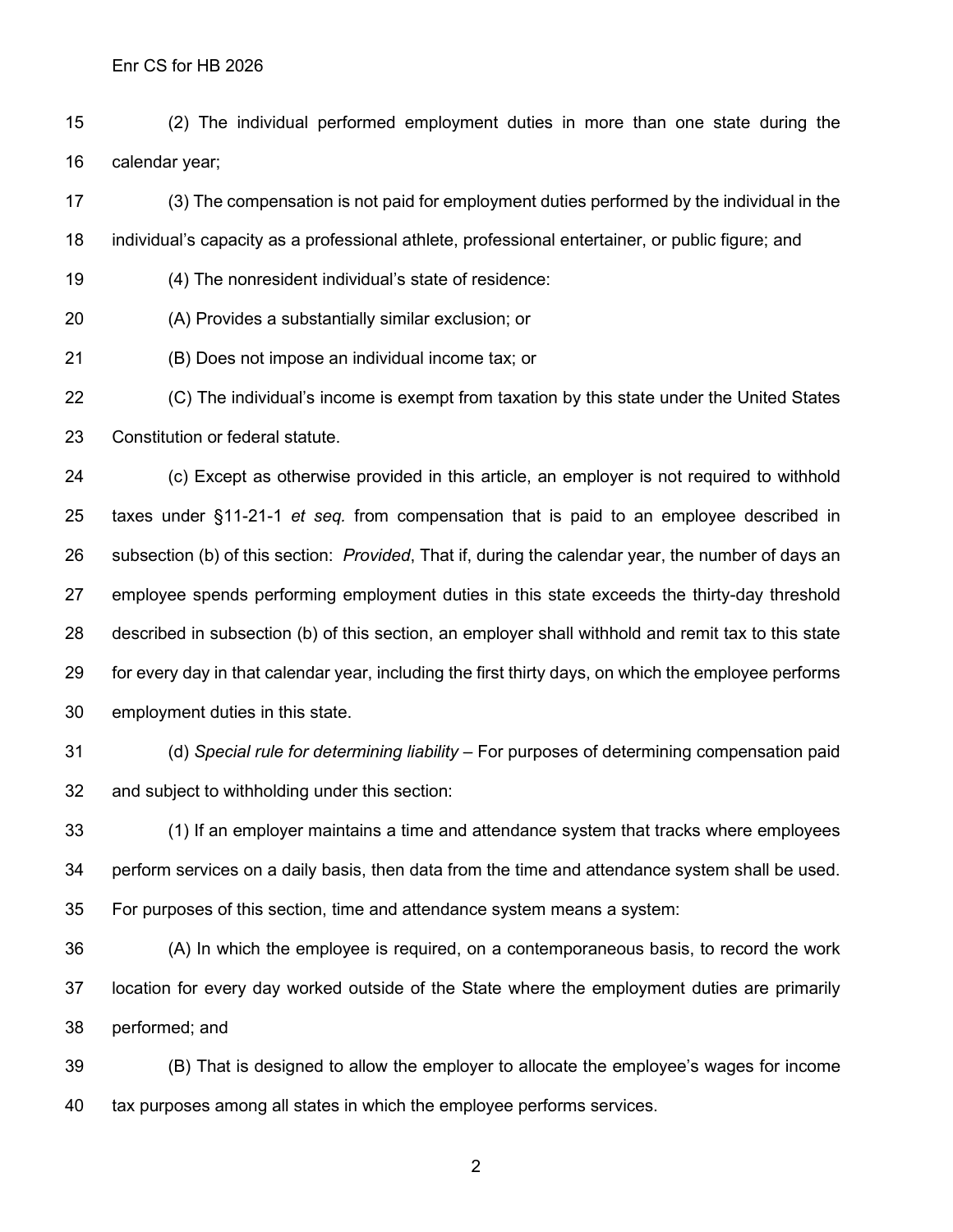(2) In all other cases, the employer shall obtain a written statement from the employee of the number of days reasonably expected to be spent performing services in this State during the taxable year. Absent the employer's actual knowledge of fraud or gross negligence by the employee in making the determination or collusion between the employer and the employee to evade tax, the certification so made by the employee and maintained in the employer's books and records shall be prima facie evidence and constitute a rebuttable presumption of the number of days spent performing services in this State.

 (e) For purposes of this section, an employee shall be considered present and performing employment duties within this state for a day if the employee performs more of the employee's employment duties in this state than in any other state during that day. Any portion of the day during which the employee is in transit shall not be considered in determining the location of an employee's performance of employment duties.

(f) The provisions of this section shall be effective on January 1, 2022.

### **ARTICLE 24. CORPORATION NET INCOME TAX.**

### **§11-24-7. Allocation and apportionment.**

 (a) General. — Any taxpayer having income from business activity which is taxable both in this state and in another state shall allocate and apportion its net income as provided in this section. For purposes of this section, the term "net income" means the taxpayer's federal taxable income adjusted as provided in section six of this article.

- (b) "Taxable in another state" defined. For purposes of allocation and apportionment of net income under this section, a taxpayer is taxable in another state if:
- (1) In that state the taxpayer is subject to a net income tax, a franchise tax measured by net income, a franchise tax for the privilege of doing business or a corporation stock tax; or
- (2) That state has jurisdiction to subject the taxpayer to a net income tax, regardless of whether, in fact, that state does or does not subject the taxpayer to the tax.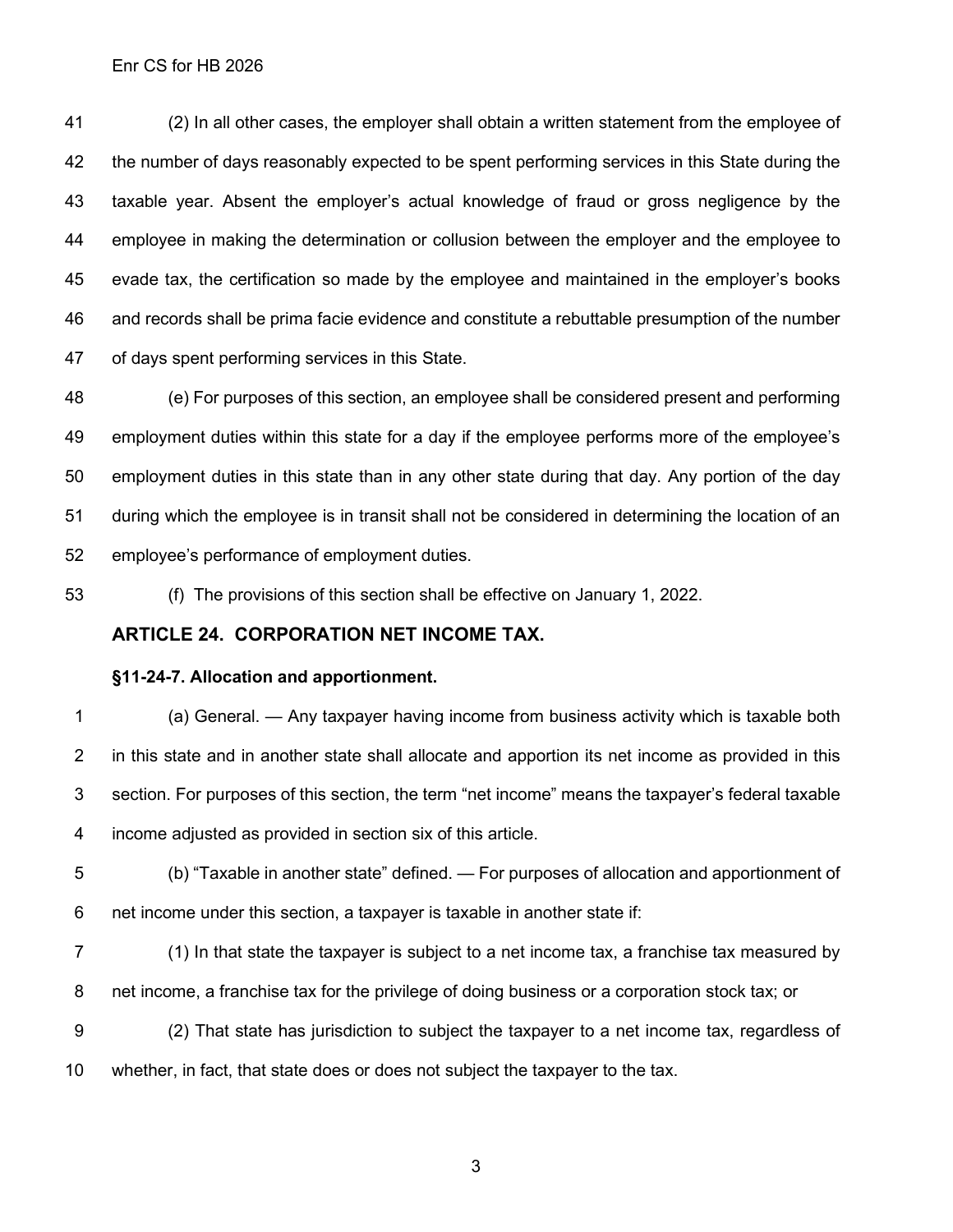(c) Business activities entirely within West Virginia. — If the business activities of a taxpayer take place entirely within this state, the entire net income of the taxpayer is subject to the tax imposed by this article. The business activities of a taxpayer are considered to have taken place in their entirety within this state if the taxpayer is not "taxable in another state": *Provided*, That for tax years beginning before January 1, 2009, the business activities of a financial organization having its commercial domicile in this state are considered to take place entirely in this state, notwithstanding that the organization may be "taxable in another state": *Provided, however*, That for tax years beginning on or after January 1, 2009, the income from the business activities of a financial organization that are taxable in another state shall be apportioned according to the applicable provisions of this article.

 (d) Business activities partially within and partially without West Virginia; allocation of nonbusiness income. — If the business activities of a taxpayer take place partially within and partially without this state and the taxpayer is also taxable in another state, rents and royalties from real or tangible personal property, capital gains, interest, dividends or patent or copyright royalties, to the extent that they constitute nonbusiness income of the taxpayer, shall be allocated as provided in subdivisions (1) through (4), inclusive, of this subsection: *Provided*, That to the extent the items constitute business income of the taxpayer, they may not be so allocated but they shall be apportioned to this state according to the provisions of subsection (e) of this section and to the applicable provisions of section seven-b of this article.

(1) Net rents and royalties. —

 (A) Net rents and royalties from real property located in this state are allocable to this state.

(B) Net rents and royalties from tangible personal property are allocable to this state:

(i) If and to the extent that the property is utilized in this state; or

 (ii) In their entirety if the taxpayer's commercial domicile is in this state and the taxpayer is not organized under the laws of or taxable in the state in which the property is utilized.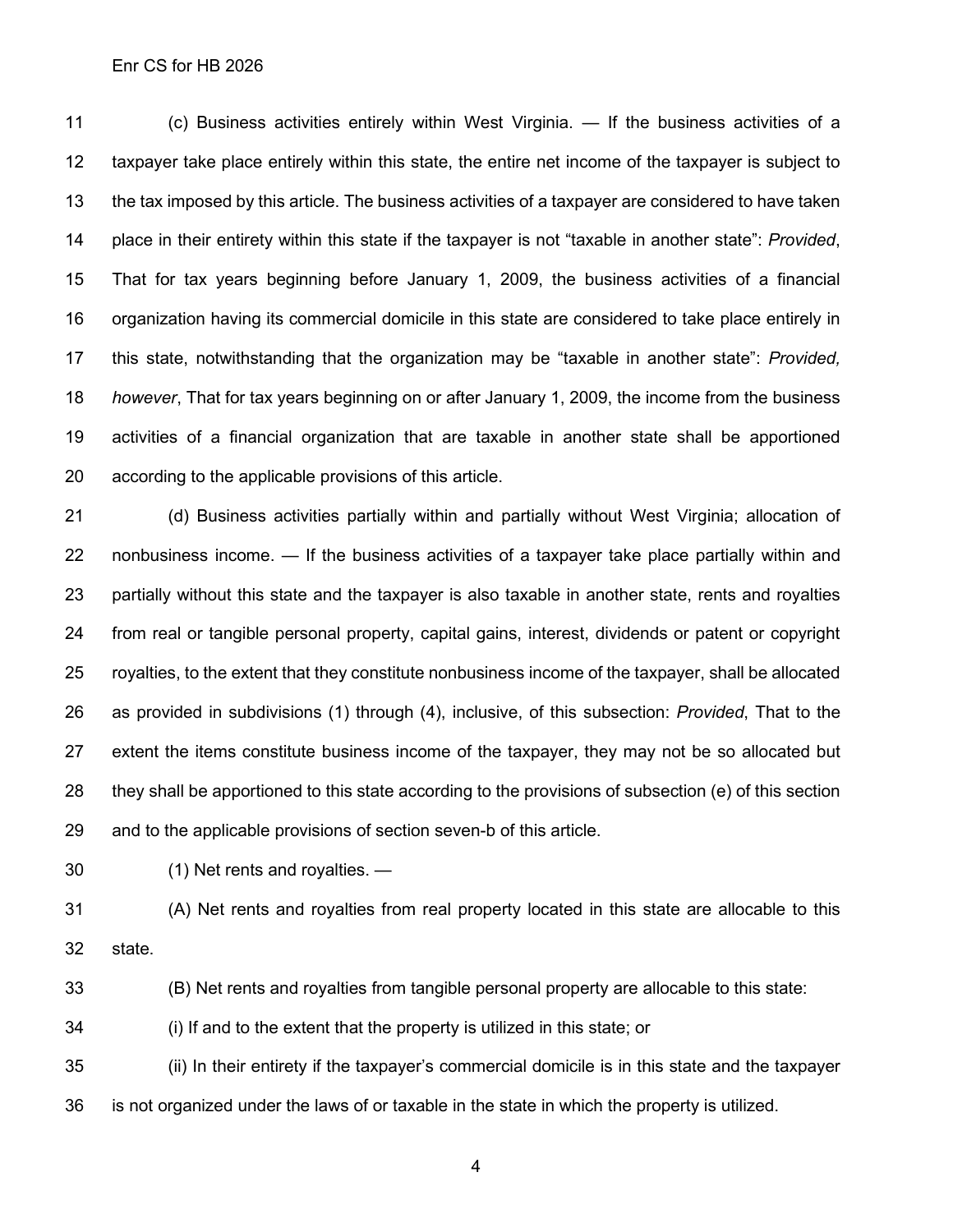(C) The extent of utilization of tangible personal property in a state is determined by multiplying the rents and royalties by a fraction, the numerator of which is the number of days of physical location of the property in the state during the rental or royalty period in the taxable year and the denominator of which is the number of days of physical location of the property everywhere during all rental or royalty periods in the taxable year. If the physical location of the property during the rental or royalty period is unknown or unascertainable by the taxpayer, tangible personal property is utilized in the state in which the property was located at the time the rental or royalty payer obtained possession.

(2) Capital gains. —

 (A) Capital gains and losses from sales of real property located in this state are allocable to this state.

 (B) Capital gains and losses from sales of tangible personal property are allocable to this state if:

(i) The property had a situs in this state at the time of the sale; or

 (ii) The taxpayer's commercial domicile is in this state and the taxpayer is not taxable in the state in which the property had a situs.

 (C) Capital gains and losses from sales of intangible personal property are allocable to this state if the taxpayer's commercial domicile is in this state.

 (D) Gains pursuant to Section 631 (a) and (b) of the Internal Revenue Code of 1986, as amended, from sales of natural resources severed in this state shall be allocated to this state if they are nonbusiness income.

 (3) Interest and dividends are allocable to this state if the taxpayer's commercial domicile is in this state. —

(4) Patent and copyright royalties. —

(A) Patent and copyright royalties are allocable to this state:

(i) If and to the extent that the patent or copyright is utilized by the payer in this state; or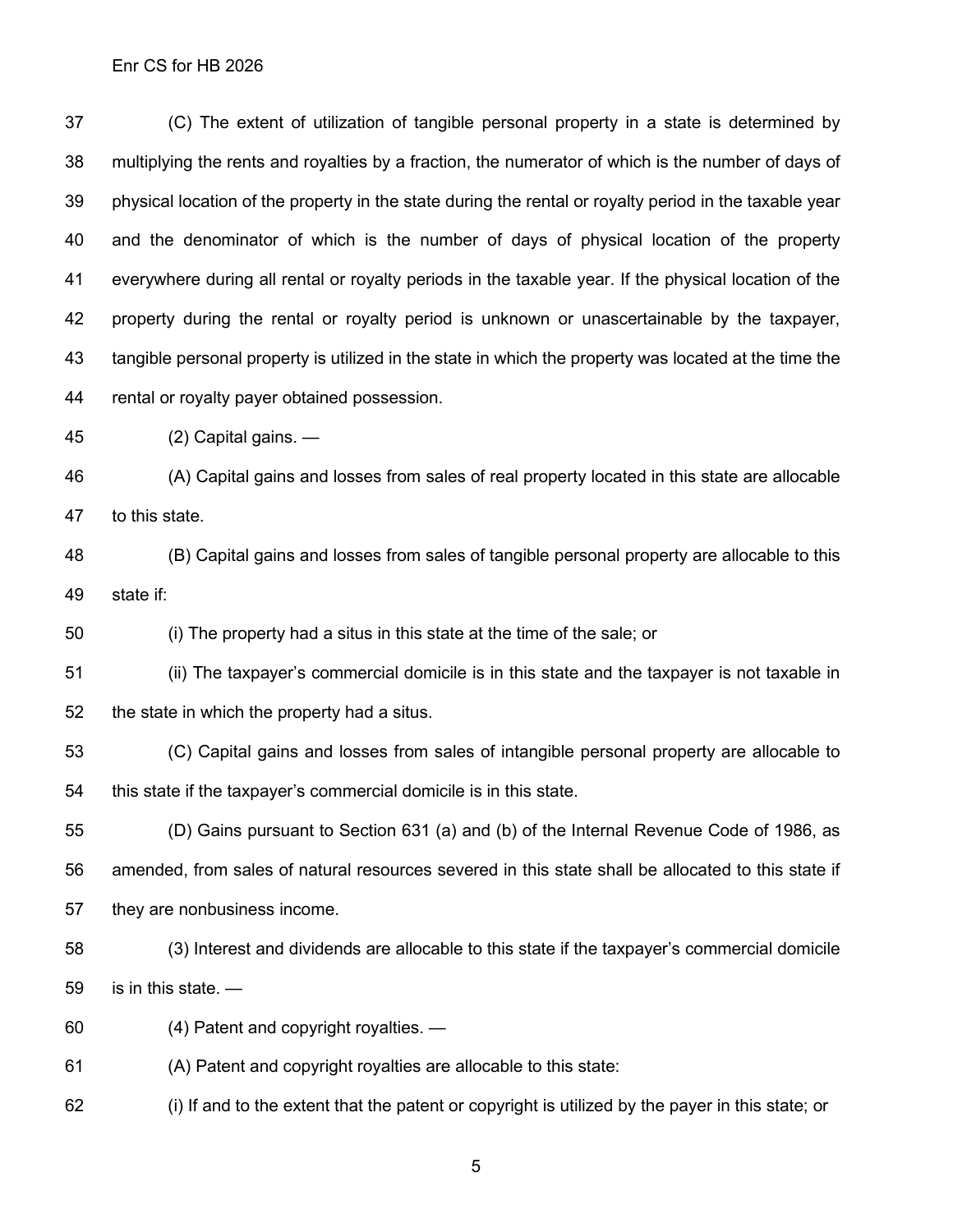(ii) If and to the extent that the patent or copyright is utilized by the payer in a state in which the taxpayer is not taxable and the taxpayer's commercial domicile is in this state.

 (B) A patent is utilized in a state to the extent that it is employed in production, fabrication, manufacturing or other processing in the state or to the extent that a patented product is produced in the state. If the basis of receipts from patent royalties does not permit allocation to states or if the accounting procedures do not reflect states of utilization, the patent is utilized in the state in which the taxpayer's commercial domicile is located.

 (C) A copyright is utilized in a state to the extent that printing or other publication originates in the state. If the basis of receipts from copyright royalties does not permit allocation to states or 72 if the accounting procedures do not reflect states of utilization, the copyright is utilized in the state in which the taxpayer's commercial domicile is located.

(5) Corporate partner's distributive share. —

 (A) Persons carrying on business as partners in a partnership, as defined in Section 761 of the Internal Revenue Code of 1986, as amended, are liable for income tax only in their separate or individual capacities.

 (B) A corporate partner's distributive share of income, gain, loss, deduction or credit of a partnership shall be modified as provided in section six of this article for each partnership. For taxable years beginning on or after December 31, 1998, the distributive share shall then be allocated and apportioned as provided in this section using the partnership's property, payroll and sales factors. The sum of that portion of the distributive share allocated and apportioned to this state shall then be treated as distributive share allocated to this state; and that portion of distributive share allocated or apportioned outside this state shall be treated as distributive share allocated outside this state, unless the taxpayer requests or the Tax Commissioner, under subsection (h) of this section requires that the distributive share be treated differently.

 (C) This subdivision shall be null and void and of no force or effect for tax years beginning on or after January 1, 2009.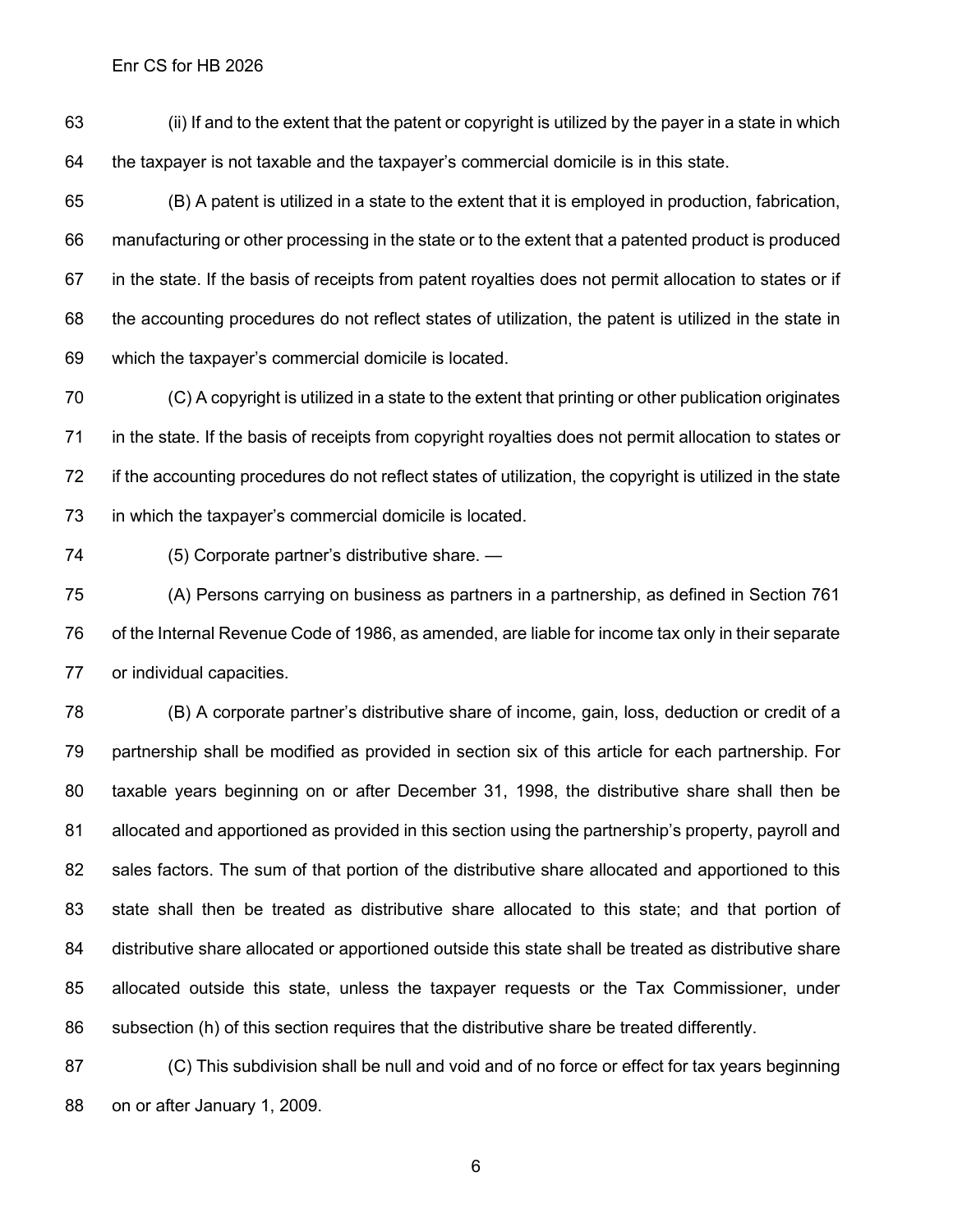(e) Business activities partially within and partially without this state; apportionment of business income. — All net income, after deducting those items specifically allocated under subsection (d) of this section, shall be apportioned to this state by multiplying the net income by a fraction, the numerator of which is the property factor plus the payroll factor plus two times the sales factor and the denominator of which is four, reduced by the number of factors, if any, having no denominator: *Provided*, That for tax years beginning on or after January 1, 2022, all net income, after deducting those items specifically allocated under subsection (d) of this section, shall be apportioned to this state by multiplying the net income by the sales factor described in this subsection.

 (1) Property factor. — The property factor is a fraction, the numerator of which is the average value of the taxpayer's real and tangible personal property owned or rented and used by it in this state during the taxable year and the denominator of which is the average value of all the taxpayer's real and tangible personal property owned or rented and used by the taxpayer during the taxable year, which is reported on Schedule L Federal Form 1120, plus the average value of all real and tangible personal property leased and used by the taxpayer during the taxable year.

 (2) Value of property. — Property owned by the taxpayer shall be valued at its original cost, adjusted by subsequent capital additions or improvements thereto and partial disposition thereof, by reason of sale, exchange, abandonment, etc*.: Provided*, That where records of original cost are unavailable or cannot be obtained without unreasonable expense, property shall be valued at original cost as determined under rules of the Tax Commissioner. Property rented by the taxpayer from others shall be valued at eight times the annual rental rate. The term "net annual rental rate" is the annual rental paid, directly or indirectly, by the taxpayer, or for its benefit, in money or other consideration for the use of property and includes:

 (A) Any amount payable for the use of real or tangible personal property, or any part of the property, whether designated as a fixed sum of money or as a percentage of sales, profits or otherwise.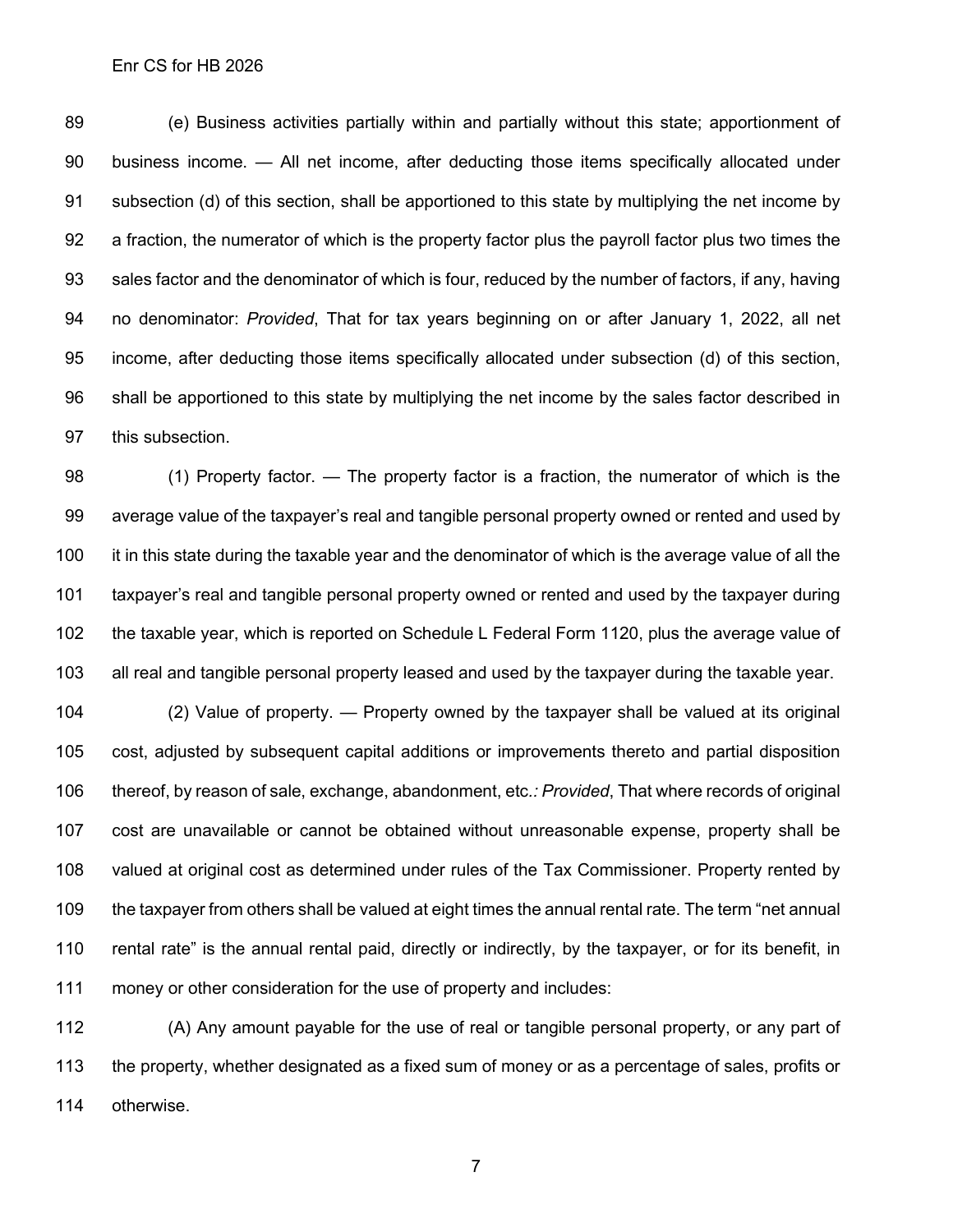(B) Any amount payable as additional rent or in lieu of rents, such as interest, taxes, insurance, repairs or any other items which are required to be paid by the terms of the lease or other arrangement, not including amounts paid as service charges, such as utilities, janitor services, etc. If a payment includes rent and other charges unsegregated, the amount of rent shall be determined by consideration of the relative values of the rent and the other items.

 (3) Movable property. — The value of movable tangible personal property used both within and without this state shall be included in the numerator to the extent of its utilization in this state. The extent of the utilization shall be determined by multiplying the original cost of the property by a fraction, the numerator of which is the number of days of physical location of the property in this state during the taxable period and the denominator of which is the number of days of physical location of the property everywhere during the taxable year. The number of days of physical location of the property may be determined on a statistical basis or by other reasonable method acceptable to the Tax Commissioner.

 (4) Leasehold improvements. — Leasehold improvements shall, for purposes of the property factor, be treated as property owned by the taxpayer regardless of whether the taxpayer is entitled to remove the improvements or the improvements revert to the lessor upon expiration of the lease. Leasehold improvements shall be included in the property factor at their original cost.

 (5) Average value of property. — The average value of property shall be determined by averaging the values at the beginning and ending of the taxable year: *Provided*, That the Tax Commissioner may require the averaging of monthly values during the taxable year if substantial fluctuations in the values of the property exist during the taxable year, or where property is acquired after the beginning of the taxable year, or is disposed of, or whose rental contract ceases, before the end of the taxable year.

 (6) Payroll factor. — The payroll factor is a fraction, the numerator of which is the total compensation paid in this state during the taxable year by the taxpayer for compensation and the denominator of which is the total compensation paid by the taxpayer during the taxable year, as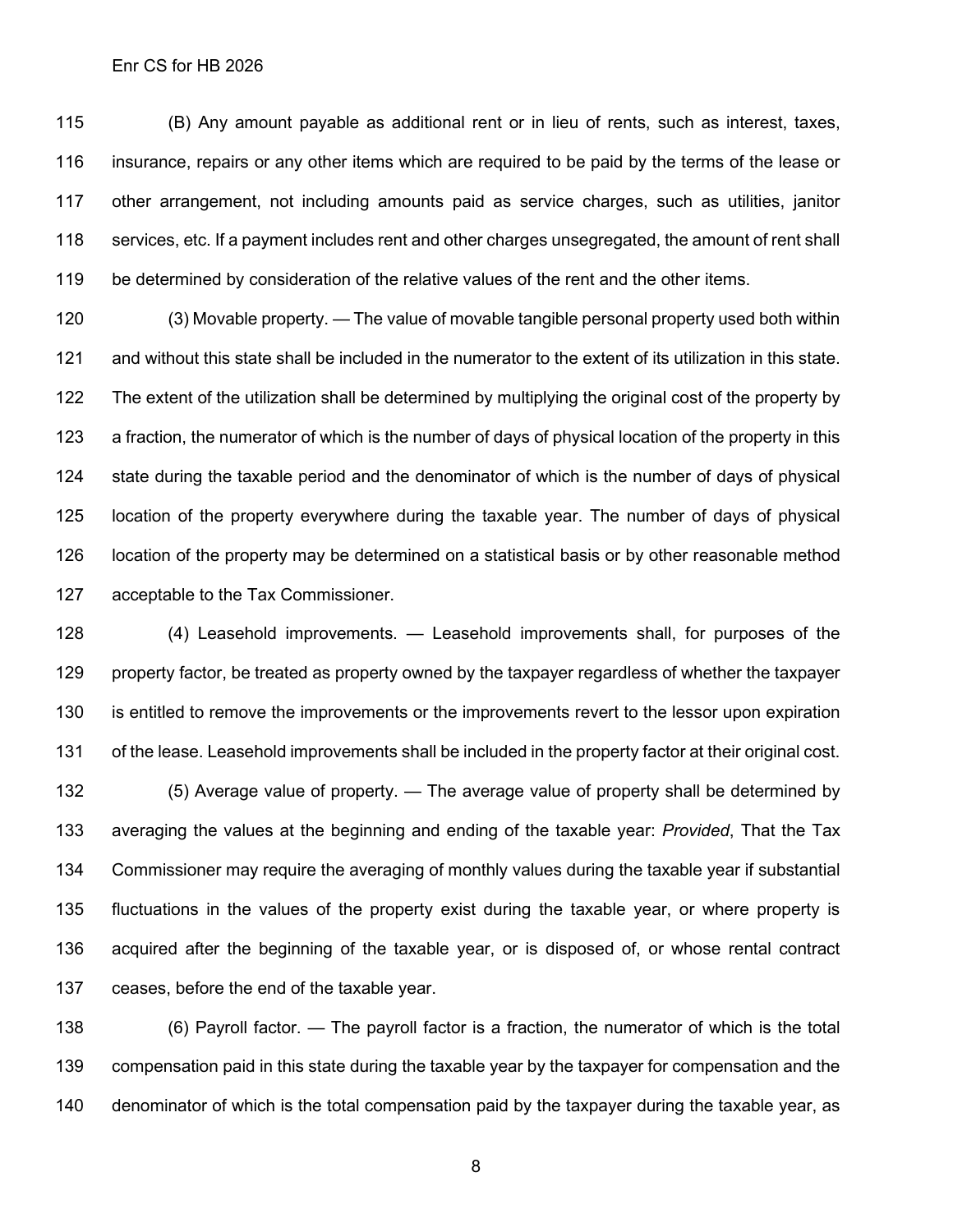shown on the taxpayer's federal income tax return as filed with the Internal Revenue Service, as reflected in the schedule of wages and salaries and that portion of cost of goods sold which reflects compensation or as shown on a pro forma return.

 (7) Compensation. — The term "compensation" means wages, salaries, commissions and any other form of remuneration paid to employees for personal services. Payments made to an independent contractor or to any other person not properly classifiable as an employee shall be excluded. Only amounts paid directly to employees are included in the payroll factor. Amounts considered as paid directly to employees include the value of board, rent, housing, lodging and other benefits or services furnished to employees by the taxpayer in return for personal services, provided the amounts constitute income to the recipient for federal income tax purposes.

(8) Employee. — The term "employee" means:

(A) Any officer of a corporation; or

 (B) Any individual who, under the usual common-law rule applicable in determining the employer-employee relationship, has the status of an employee.

(9) Compensation. — Compensation is paid or accrued in this state if:

(A) The employee's service is performed entirely within this state; or

 (B) The employee's service is performed both within and without this state, but the service performed without the state is incidental to the individual's service within this state. The word "incidental" means any service which is temporary or transitory in nature or which is rendered in connection with an isolated transaction; or

(C) Some of the service is performed in this state and:

 (i) The employee's base of operations or, if there is no base of operations, the place from which the service is directed or controlled is in the state; or

 (ii) The base of operations or the place from which the service is directed or controlled is not in any state in which some part of the service is performed, but the employee's residence is in this state.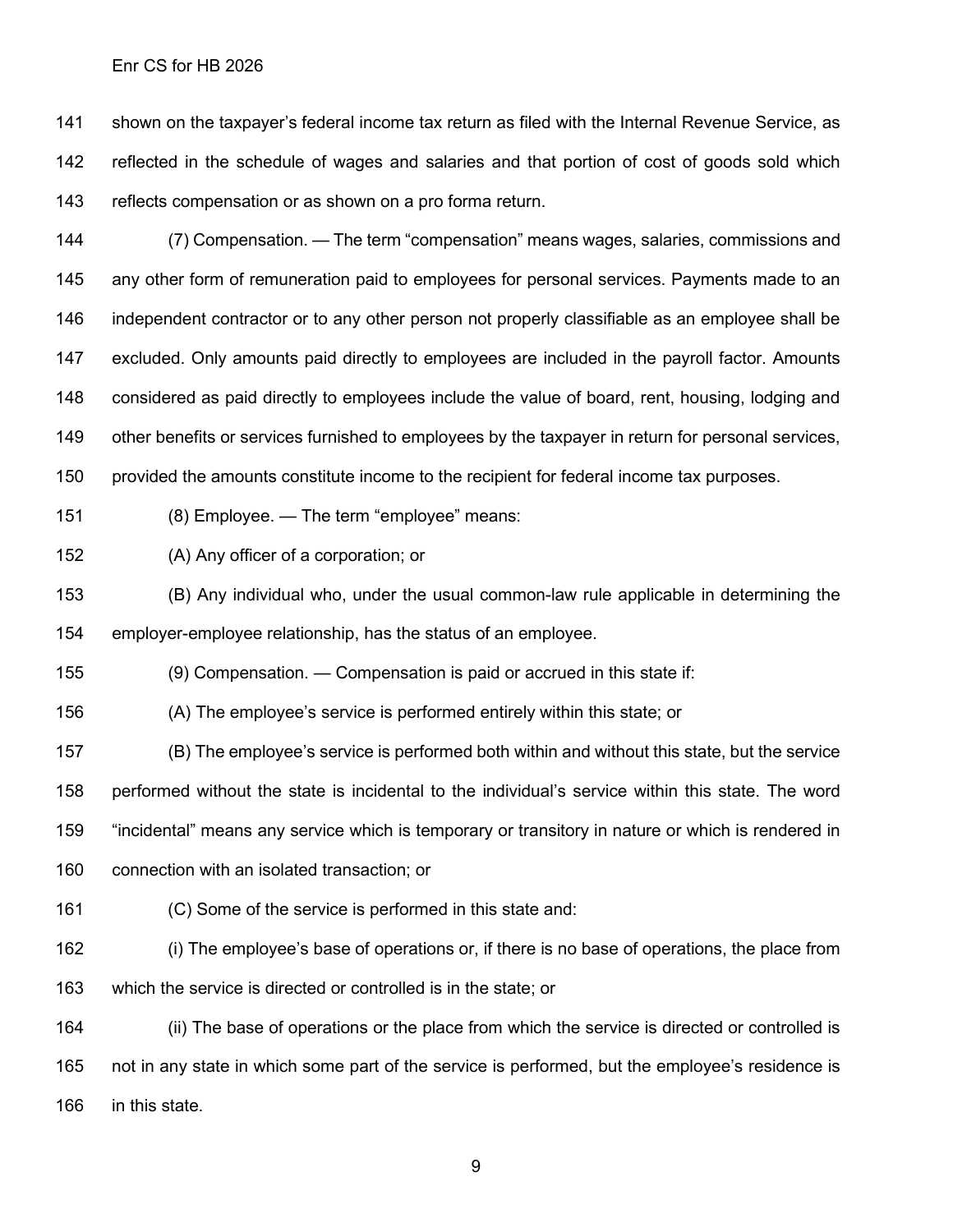The term "base of operations" is the place of more or less permanent nature from which the employee starts his or her work and to which he or she customarily returns in order to receive instructions from the taxpayer or communications from his or her customers or other persons or 170 to replenish stock or other materials, repair equipment or perform any other functions necessary 171 to the exercise of his or her trade or profession at some other point or points. The term "place from which the service is directed or controlled" refers to the place from which the power to direct or control is exercised by the taxpayer.

 (10) Sales factor. — The sales factor is a fraction, the numerator of which is the gross receipts of the taxpayer derived from transactions and activity in the regular course of its trade or business in this state during the taxable year (business income), less returns and allowances. The denominator of the fraction is the total gross receipts derived by the taxpayer from transactions and activity in the regular course of its trade or business during the taxable year (business income) and reflected in its gross income reported and as appearing on the taxpayer's Federal Form 1120 and consisting of those certain pertinent portions of the (gross income) elements set forth: *Provided*, That if either the numerator or the denominator includes interest or dividends from obligations of the United States government which are exempt from taxation by this state, the amount of such interest and dividends, if any, shall be subtracted from the numerator or denominator in which it is included.

(11) Allocation of sales of tangible personal property. —

(A) Sales of tangible personal property are in this state if:

 (i) The property is received in this state by the purchaser, other than the United States government, regardless of the f.o.b. point or other conditions of the sale. In the case of delivery by common carrier or other means of transportation, the place at which the property is ultimately received after all transportation has been completed is the place at which the property is received by the purchaser. Direct delivery in this state, other than for purposes of transportation, to a person or firm designated by the purchaser, is delivery to the purchaser in this state and direct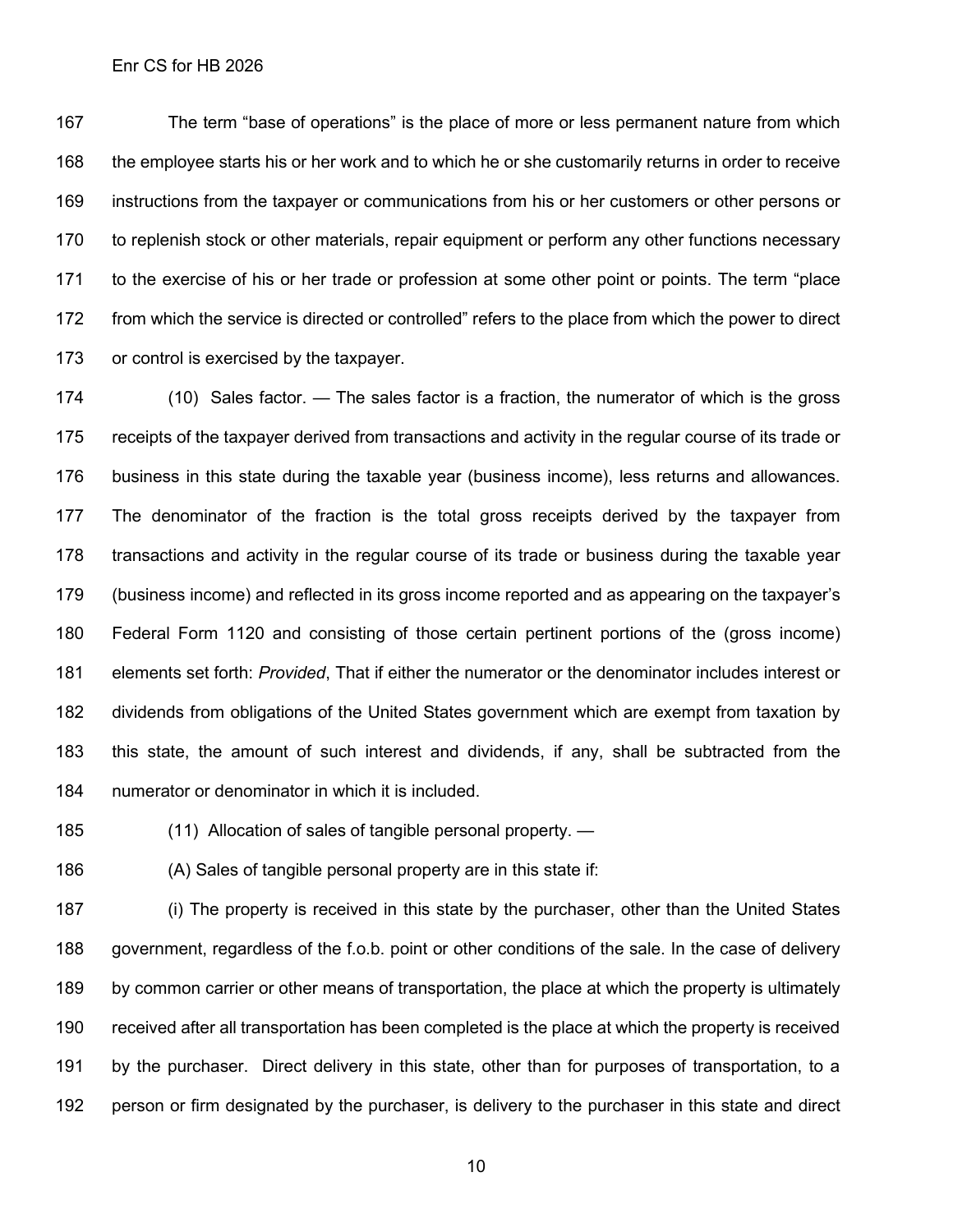delivery outside this state to a person or firm designated by the purchaser is not delivery to the purchaser in this state, regardless of where title passes or other conditions of sale; or

 (ii) The property is shipped from an office, store, warehouse, factory or other place of storage in this state and the purchaser is the United States government.

 (B) All other sales of tangible personal property delivered or shipped to a purchaser within a state in which the taxpayer is not taxed, as defined in subsection (b) of this section, shall be excluded from the denominator of the sales factor.

 (C) For sales made on or after January 1, 2022, the provisions of paragraph (B) of this subdivision shall no longer apply.

 (12) Allocation of other sales. — Sales, other than sales of tangible personal property, made before January 1, 2022, are in this state if:

(A) The income-producing activity is performed in this state; or

 (B) The income-producing activity is performed both in and outside this state and a greater proportion of the income-producing activity is performed in this state than in any other state, based on costs of performance; or

 (C) The sale constitutes business income to the taxpayer, or the taxpayer is a financial organization not having its commercial domicile in this state, and in either case the sale is a receipt described as attributable to this state in §11-24-7b of this code.

 (13) Allocation of other sales beginning 2022 – market-based sourcing. – Sales, other than sales of tangible personal property, made on or after January 1, 2022, are in this state if:

 (A) In the case of sale of a service, if and to the extent the service is delivered to a location in this state; and

(B) In the case of intangible property:

 (i) That is rented, leased, or licensed, if and to the extent the property is used in this state, provided that intangible property utilized in marketing a good or service to a consumer is "used in this state" if that good or service is purchased by a consumer who is in this state; and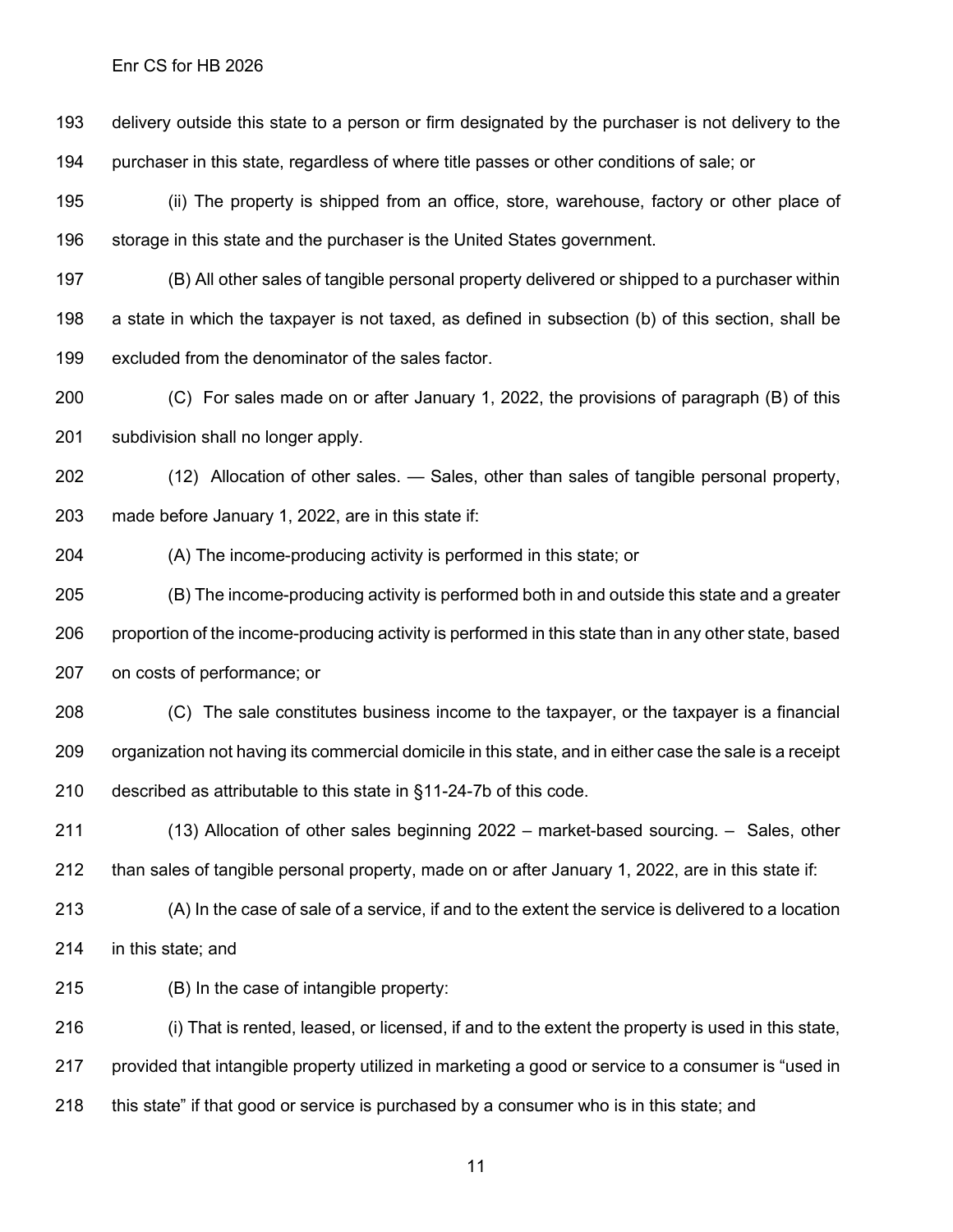(ii) That is sold, if and to the extent the property is used in this state, provided that:

 (I) A contract right, government license, or similar intangible property that authorizes the holder to conduct a business activity in a specific geographic area is "used in this state" if the geographic area includes all or part of this state;

 (II) Receipts from intangible property sales that are contingent on the productivity, use, or disposition of the intangible property shall be treated as sales receipts from the rental, lease or licensing of such intangible property under subparagraph (i) of this paragraph; and

 (III) All other receipts from a sale of intangible property shall be excluded from the numerator and denominator of the sales factor.

 (14) Financial organizations and other taxpayers with business activities partially within and partially without this state. — Notwithstanding anything contained in this section to the contrary, in the case of financial organizations and other taxpayers, not having their commercial domicile in this state, the rules of this subsection apply to the apportionment of income from their business activities except as expressly otherwise provided in §11-24-7b of this code.

 (f) Income-producing activity. — The term "income-producing activity" applies to each separate item of income and means the transactions and activity directly engaged in by the taxpayer in the regular course of its trade or business for the ultimate purpose of obtaining gain or profit. The activity does not include transactions and activities performed on behalf of the taxpayer, such as those conducted on its behalf by an independent contractor. "Income-producing activity" includes, but is not limited to, the following:

 (1) The rendering of personal services by employees with utilization of tangible and intangible property by the taxpayer in performing a service;

(2) The sale, rental, leasing, licensing or other use of real property;

(3) The sale, rental, leasing, licensing or other use of tangible personal property; or

(4) The sale, licensing or other use of intangible personal property.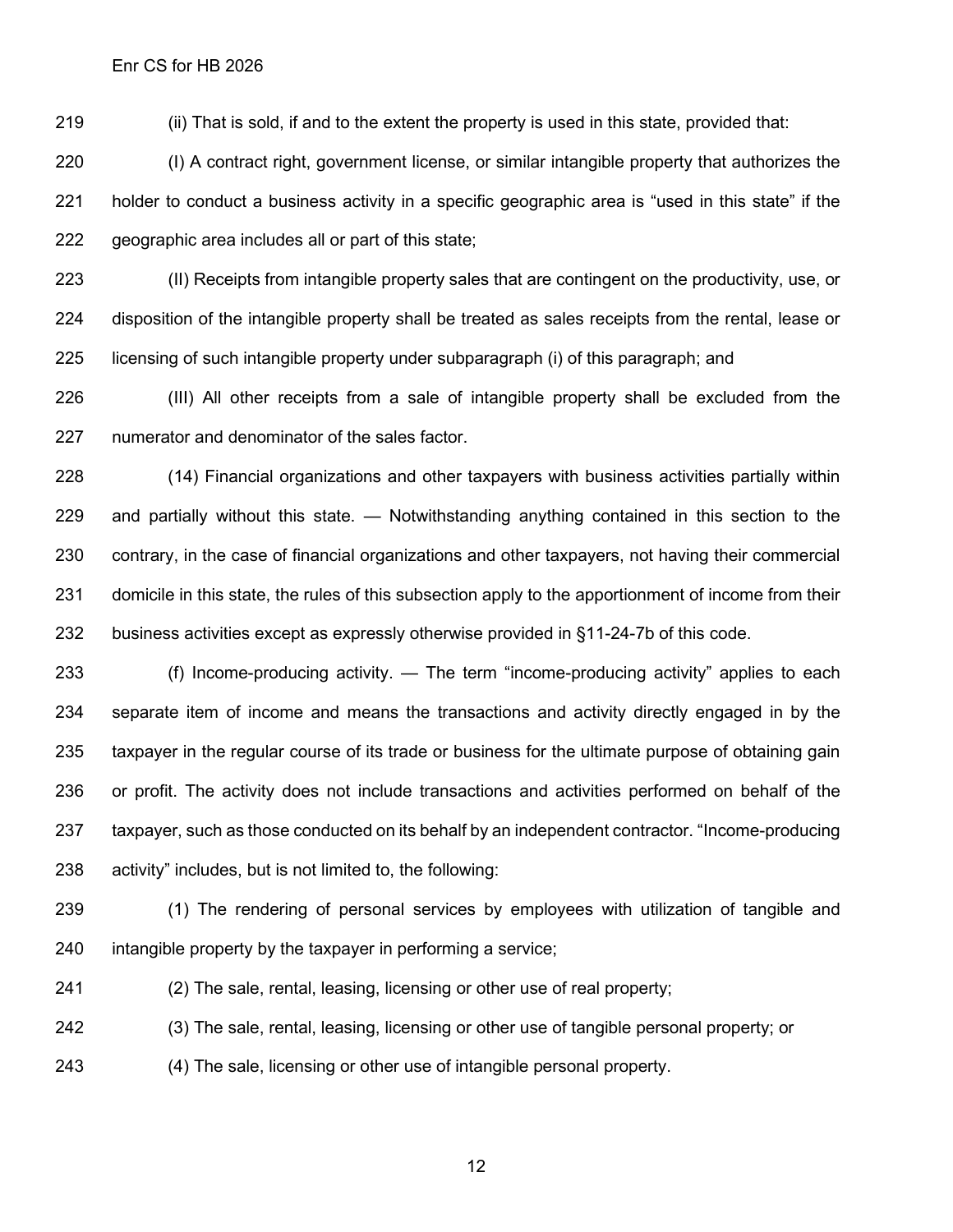The mere holding of intangible personal property is not, in itself, an income-producing activity: *Provided*, That the conduct of the business of a financial organization is an income-producing activity.

 (g) Cost of performance. — The term "cost of performance" means direct costs determined in a manner consistent with generally accepted accounting principles and in accordance with accepted conditions or practices in the trade or business of the taxpayer.

(h) Other methods of allocation and apportionment. —

 (1) General. — If the allocation and apportionment provisions of subsections (d) and (e) of this section do not fairly represent the extent of the taxpayer's business activities in this state, the taxpayer may petition for or the Tax Commissioner may require, in respect to all or any part of the taxpayer's business activities, if reasonable:

(A) Separate accounting;

(B) The exclusion of one or more of the factors;

 (C) The inclusion of one or more additional factors which will fairly represent the taxpayer's business activity in this state; or

 (D) The employment of any other method to effectuate an equitable allocation or apportionment of the taxpayer's income. The petition shall be filed no later than the due date of the annual return for the taxable year for which the alternative method is requested, determined without regard to any extension of time for filing the return and the petition shall include a statement of the petitioner's objections and of the alternative method of allocation or apportionment as it believes to be proper under the circumstances with detail and proof as the Tax Commissioner requires.

 (2) Alternative method for public utilities. — If the taxpayer is a public utility and if the allocation and apportionment provisions of subsections (d) and (e) of this section do not fairly represent the taxpayer's business activities in this state, the taxpayer may petition for, or the Tax Commissioner may require, as an alternative to the other methods provided in subdivision (1) of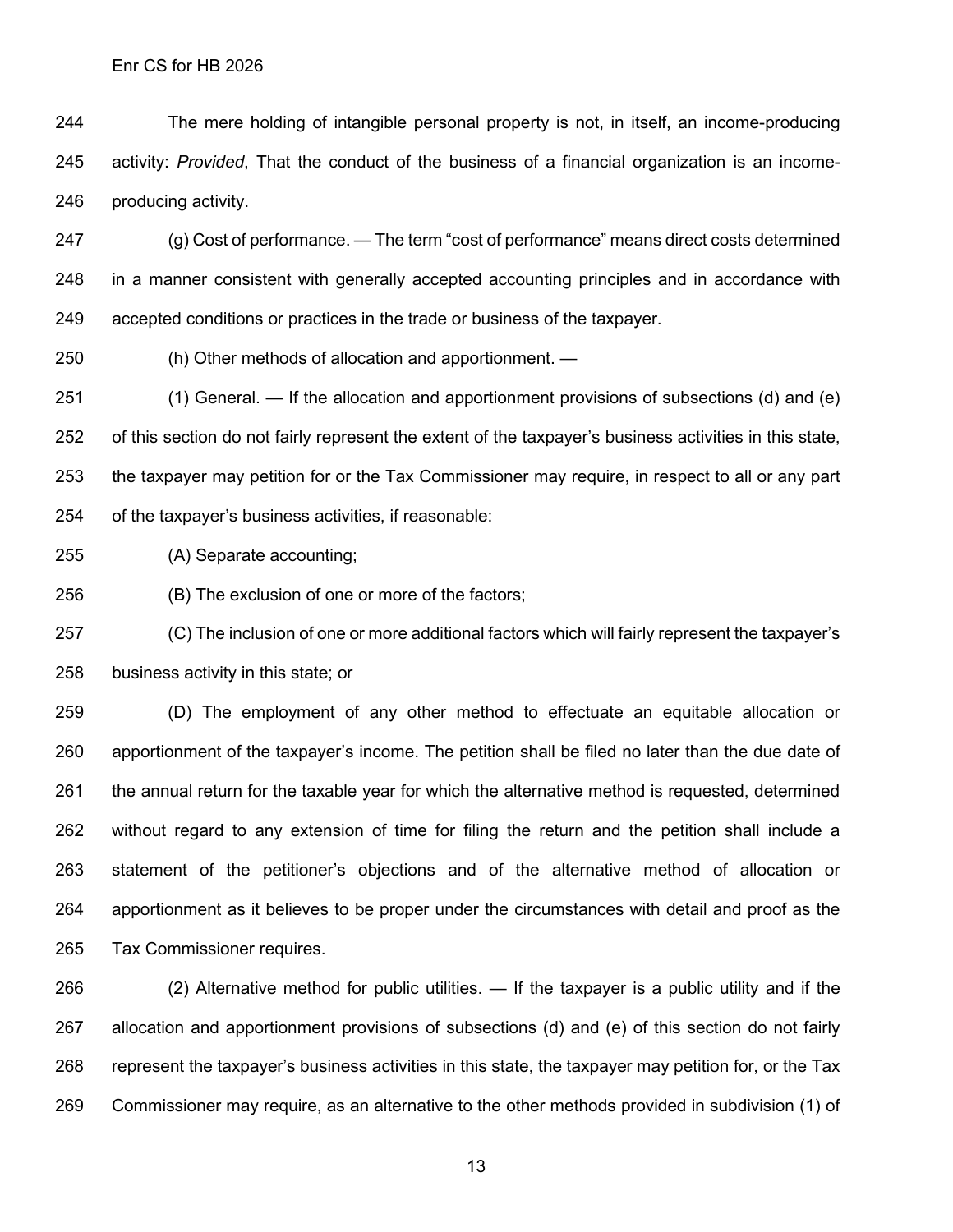this subsection, the allocation and apportionment of the taxpayer's net income in accordance with any system of accounts prescribed by the Public Service Commission of this state pursuant to the provisions of §24-2-8 of this code: *Provided*, That the allocation and apportionment provisions of the system of accounts fairly represent the extent of the taxpayer's business activities in this state for the purposes of the tax imposed by this article.

 (3) Burden of proof. — In any proceeding before the Tax Commissioner or in any court in which employment of one of the methods of allocation or apportionment provided in subdivision 277 (1) or (2) of this subsection is sought, on the grounds that the allocation and apportionment provisions of subsections (d) and (e) of this section do not fairly represent the extent of the taxpayer's business activities in this state, the burden of proof is:

 (A) If the Tax Commissioner seeks employment of one of the methods, on the Tax Commissioner; or

(B) If the taxpayer seeks employment of one of the other methods, on the taxpayer.